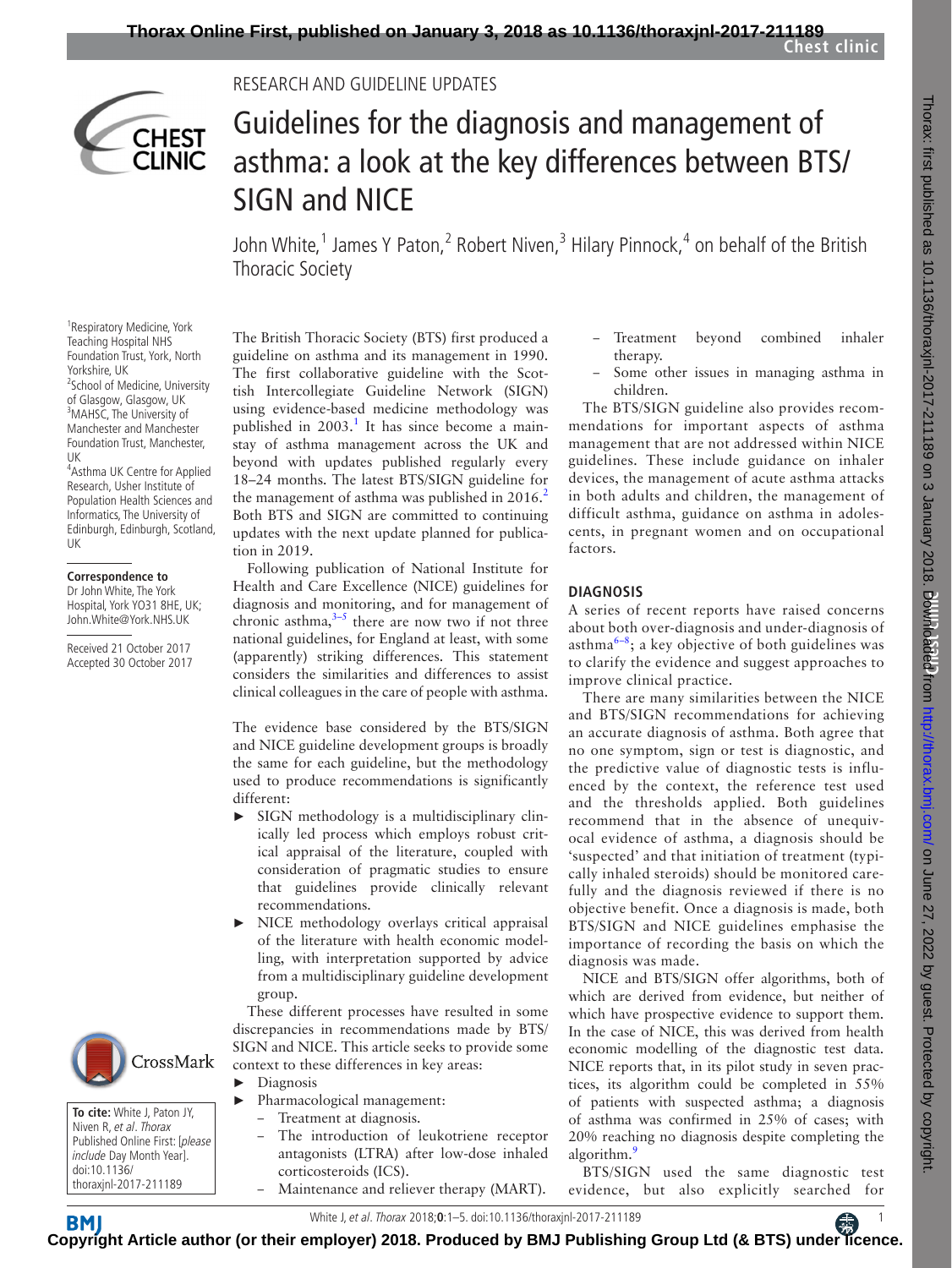# **Chest clinic**

pragmatic studies reporting evaluation of diagnostic programmes and, in discussion with the clinical guideline development group members, derived a 'good practice' algorithm. The key difference between the approaches is that BTS/SIGN has adopted the terminology of probabilities as resonating with clinical practice.<sup>[10](#page-4-5)</sup>

- ► This allows for the possibility that there will be people at high probability of asthma in whom a 'monitored initiation of treatment' is appropriate without necessarily awaiting further investigation. An example of a 'high probability' scenario is the patient presenting with typical symptoms who has had a documented acute attack (with symptoms, chest signs and peak flow confirmation of the attack). This is not recognised as a strategy for making a diagnosis by NICE, but it is reflected in the assumption underpinning the NICE economic modelling that 'a patient with a false negative diagnosis after working through the algorithm will be correctly re-diagnosed after an exacerbation<sup>'[.10](#page-4-5)</sup>
- The diagnostic approach outlined in the BTS/SIGN 'intermediate probability of asthma' includes the same diagnostic tests as the NICE algorithm, but (in the absence of pragmatic evidence) is not prescriptive about the best order in which to perform them.

Both guidelines highlight the importance of a good history but the 'structured clinical assessment' of BTS/SIGN is broader than the 'initial clinical assessment' of NICE incorporating background information from the clinical record such as confirmed wheeze or a peak flow reading from a previous consultation, or risk factors for an alternative diagnosis. BTS/SIGN suggest that existing evidence of atopic status (blood eosinophils, skin prick testing, IgE) may influence the probablity of asthma, but agree with NICE that they should not be considered as 'diagnostic tests'; their key value may prove to be in establishing phenotypes of asthma or identifying triggers that may inform management.<sup>[11](#page-4-6)</sup>

Spirometry is positioned as pivotal by both guidelines, but both caution that it is not useful for ruling out asthma because the sensitivity is low, especially in primary care populations (only 27% of people diagnosed as having asthma in the NICE feasibility work had obstructive spirometry which is similar to the estimate in BTS/SIGN of 'a quarter having obstructive spirometry'). Both guidelines acknowledge that the forced expiratory volume in one second/forced vital capacity (FEV<sub>1</sub>/FVC) ratio changes with age. BTS/SIGN therefore recommends use of lower limit of normal (LLN) for  $FEV$ <sub>1</sub>/ FVC ratio to avoid under-diagnosis in children and over-diagnosis in the elderly. NICE acknowledges the advantages of using LLN (especially in children) and suggests it should be used 'if the value is available' though specifically uses the fixed ratio of 70% as the threshold for proceeding to bronchodilator reversibility. $3$  [Figure](#page-1-0) 1 illustrates the significant limitations of the fixed ratio cut-off of 70% in children and hence emphasises the importance of using the LLN for defining airways obstruction.<sup>[12](#page-4-7)</sup> This is well illustrated in a recent report by Murray *et al*. They found a mean FEV<sub>1</sub>/ FVC ratio of 84% in children with current asthma with only 2 children  $\lt$  70%.  $^{13}$  $^{13}$  $^{13}$ 

Both NICE and BTS/SIGN guidelines agree that Fractional Exhaled Nitric Oxide (FeNO) can be used as a surrogate marker of eosinophilic airway inflammation with variable sensitivity/specificity for predicting asthma.<sup>14-16</sup> On this basis, NICE positions FeNO prominently in the algorithm in all adults and most children over 5 years with suspected asthma. In the absence of evidence to inform its position



<span id="page-1-0"></span>**Figure 1** Predicted FEV<sub>1</sub>/FVC ratio and lower limit of normal in healthy females of different ethnicity GLI. Reproduced with permission from Quanjer PH, Stanojevic S, Stocks J, *et al*, All-age multi-ethnic reference values for spirometry, 2012, [www.ers-education.org/](www.ers-education.org/lrmedia/2012/pdf/266696.pdf) [lrmedia/2012/pdf/266696.pdf](www.ers-education.org/lrmedia/2012/pdf/266696.pdf) (figure 16) under CC BY-NC 2.0.

within diagnostic algorithms, BTS/SIGN lists FeNO as a potentially useful test, specifically highlighting its role in the investigation of people with an intermediate probability of asthma and without spirometric evidence of obstruction or reversibility.

Both guidelines suggest considering the development of diagnostic hubs (for NICE this is to 'achieve economies of scale').[4](#page-4-10) The pragmatic 'implementation' evidence gathered by BTS/SIGN suggested that this was a model used in some countries which might be appropriate in some contexts to 'streamline pathways for tests not available or inappropriate in primary care'.

Both NICE and BTS/SIGN recommend further research on diagnostic accuracy of objective tests; BTS/SIGN also highlights the need for prospective evidence on the implementation of diagnostic algorithms encompassing clinical assessment as well as objective tests.

#### **Pharmacological management**

#### **Treatment at diagnosis for adults (≥17 years) and children 5-16 years**

The 2016 BTS/SIGN guideline recommends initiation of treatment with low-dose ICS, making it explicit that patients should not be given short-acting beta-agonists (SABA) alone (except in the few with very occasional short-lived wheeze). This was a major revision from the previously recognised steps 1–5 model of the earlier BTS/SIGN guidelines, which had been in place for years.

The motive for the change came following the National Review of Asthma Deaths $^{17}$  which demonstrated that a proportion of these deaths occurred in patients only treated with SABA and highlighted this as an important preventable factor.

This change underlines the fundamental importance of a preventer strategy and has been widely welcomed. It has also brought the UK into line with Scandinavian guidance and practice, which has resulted in reduced mortality through early and focused preventer strategies.<sup>[18](#page-4-12)</sup>

The NICE guideline for the management of asthma has not followed this lead, still advocating the use of SABA alone in its algorithm, though it is noteworthy that the detailed commentary reports this should only be prescribed for a small minority of patients.<sup>5</sup> For many, however, this will seem a retrograde step

**Chest clinic**

Chest clinic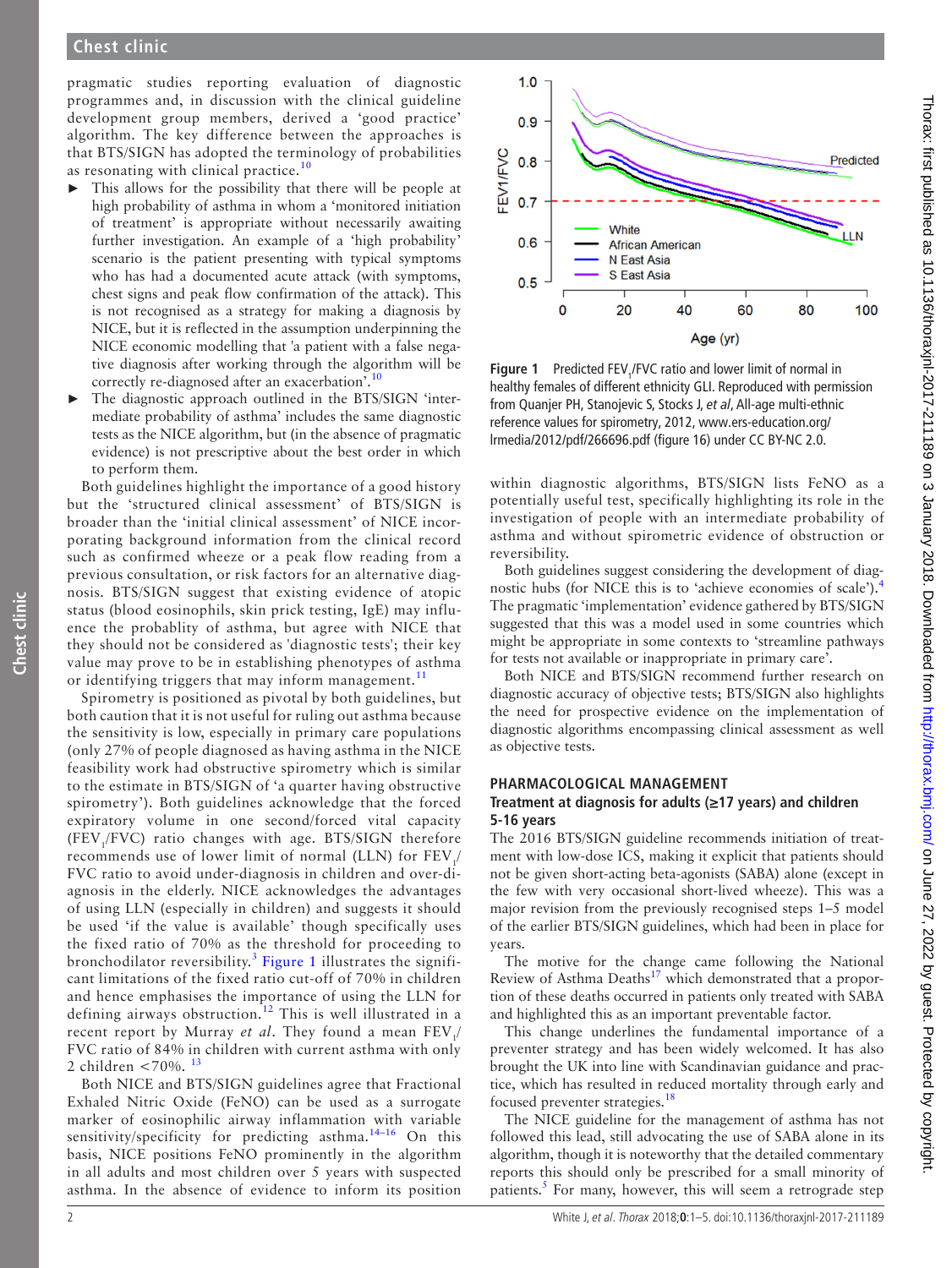and has the potential to encourage continued over-reliance on SABA.

# **LTRA after low-dose ICS**

The introduction of LTRA after ICS is potentially the most contentious and problematic of the differences between the two guidelines. BTS/SIGN continues the long-held view that low-dose ICS should be followed by addition of long-acting beta-agonists (LABA) in line with international guidelines such as the Global Initiative for Asthma (GINA).<sup>19</sup>

Head-to-head comparisons of ICS/LABA compared with ICS/LTRA have favoured ICS/LABA for effectiveness in adults (inconclusive in children).<sup>20</sup> However, the cost differential is substantial between generic LTRA and LABA so when NICE used a cost-effectiveness model, the results favour LTRA, even though (as NICE acknowledges) LABA is the more effective treatment.

On a practical level, an increase in therapy from ICS alone to ICS/LABA, in most cases, only requires the name of the inhaler to be changed; the patient just continues using one inhaler as their preventer. Indeed, in the case of single maintenance and reliever therapy (MART), a single inhaler may be all that is required. Patients given LTRA have to adapt to an oral therapy, taken only at night, potentially affecting adherence to the inhaled preventer therapy. Preferences (including cultural) for tablets or inhalers and the immediate clinical benefit experienced by the LABA may also influence adherence, as may additional prescription costs for the patient.

The choice for clinicians will be prescribing LABA in a combination inhaler as the more effective first-line add-on therapy (BTS/SIGN) or adopting the NICE strategy of trying the cheaper option of a LTRA which will be cost-effective for those in whom it works. It could, however, be more expensive if ineffective LTRAs are not withdrawn before LABAs are prescribed. A pragmatic trial comparing add-on therapies found that a quarter of people commenced on LTRA switched to or were given additional LABA; none switched from the LABA strategy.<sup>2</sup>

Additionally, a failure to gain asthma control may ultimately lead to avoidable attacks and associated costs through emergency attendances and even hospital admissions.<sup>22</sup>

Another potential concern is losing the trust of the patient through the initial use of a cheap but often ineffective treatment in place of an effective simple regimen.

# **Beyond combination therapy**

Both guidelines freely admit that evidence for optimal treatment of patients still uncontrolled after combination therapy is very limited. BTS/SIGN continues to document other treatment options (including specifically detailing effectiveness studies reporting the addition of long-acting muscarinic receptor antagonists (LAMA)). NICE does not offer any practical guidance on what practitioners should do when patients are still uncontrolled on high dose ICS, LABA, LTRA and theophyllines, other than to suggest seeking the help of an "asthma specialist". The NICE guidance does not discuss advanced therapies such as anti IgE monoclonal antibody, anti IL-5 monoclonal antibody or bronchial thermoplasty, all approved by NICE and widely used in severe asthma services across the UK.

# **Maintenance and reliever therapy**

# **Adults**

Both guidelines state that there is evidence that a MART regime reduces the number of attacks in adults, but there is a discrepancy between the guidelines in the recommended target group.

BTS/SIGN advises considering a MART regimen for patients 'who have a history of asthma attacks on medium dose ICS or ICS/LABA'.

In day-to-day practice, decisions on inhaler regimens depend upon consultation between the physician and the patient based on technique, compliance and convenience for the patient. The evidence reviewed in both sets of guidelines would suggest that a MART regimen is a viable option and discussion with the patient should inform which option to take.

# **Children**

The NICE guideline recommends considering MART regimen in children and young people aged 5–16 on the basis of evidence from Bisgaard *et*  $aI^{22}$  $aI^{22}$  $aI^{22}$  that indicated fewer attacks in children using MART although it is acknowledged that no MART combination is licensed for use in children at the time of publication.

BTS/SIGN has not reviewed this evidence and in the absence of a licensed product, does not make a recommendation for use of MART in children.

# **Supported self management**

Both guidelines agree on the importance of supported self-management including providing clear written advice on actions to take if asthma control deteriorates. Action plans should include advice on short-term increase (eg, short-term quadrupling of dose) of ICS, when to commence oral steroids, and when to seek emergency medical advice. Implementation is challenging. Based on a search of the implementation literature, $^{23}$  $^{23}$  $^{23}$  BTS/SIGN recommends a whole systems approach; NICE recommends research on 'delivering an asthma self-management package'.

### **Some other issues in asthma in children Categorising inhaled corticosteroids dosing and potency in children**

 There are some discrepancies between the NICE and BTS/SIGN categorisation of inhaled steroid dosages for children. NICE have followed the GINA guidelines<sup>19</sup> and define ICS doses for children as low, moderate and high dose (NICE Guideline Chronic asthma management, Table  $3$ ).<sup>[5](#page-4-13)</sup> BTS/SIGN uses very low, low and medium categories and specifically defines doses of commonly used ICS preparations (BTS/SIGN Guideline, Table  $10$ ).<sup>[2](#page-4-1)</sup> The age ranges used to define a child also differ. NICE defines children as under 16 years while for both BTS/SIGN and GINA children over 12 years are considered with adults (in line with the inclusion criteria of many adult pharmacological studies).

 There is an important discrepancy in the summary tables categorising steroid potency (NICE Guideline Chronic asthma management, Table  $3^5$  $3^5$ ; BTS/SIGN Guideline, Table 10<sup>[2](#page-4-1)</sup>) with potential safety issues of which clinicians should be aware (see [Table](#page-3-0) 1). Fluticasone is usually regarded as twice as potent as beclometasone. However, in their dose equivalency table (NICE Guideline Chronic asthma management, Table  $3$ ), NICE (and GINA) give the equivalent dose of the commonly used Fluticasone Propionate HFA as the same or higher than Beclometasone HFA; similarly, Budesonide DPI and Fluticasone DPI are categorised as being equipotent. The Summary of Product Characteristics in the Medical Compendium<sup>24</sup> clearly advises that "Prescribers should be aware that fluticasone propionate is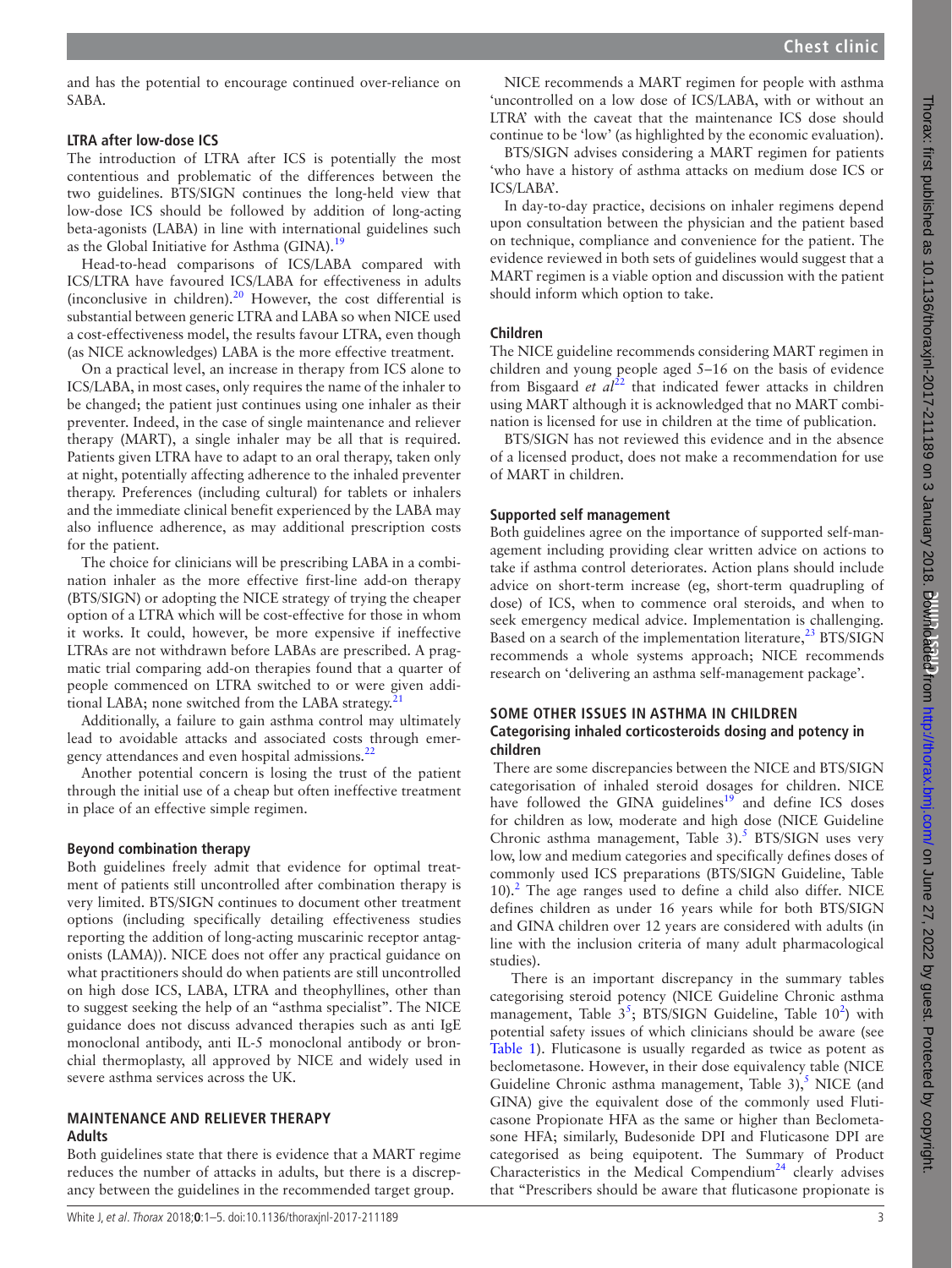<span id="page-3-0"></span>

|              | Table 1 Dose equivalency table: children. Comparing NICE, GINA |
|--------------|----------------------------------------------------------------|
| and BTS/SIGN |                                                                |

|                       |          | Drug and daily dosage                  |                                         |  |
|-----------------------|----------|----------------------------------------|-----------------------------------------|--|
| Guideline             | Dose/day | <b>Beclometasone</b><br>$(HFA)(\mu q)$ | <b>Fluticasone FP</b><br>$(HFA)(\mu g)$ |  |
| <b>NICE</b>           | Low      | $50 - 100$                             | $100 - 200$                             |  |
| Children $<$ 16 years | Moderate | $>100 - 200$                           | $>200 - 500$                            |  |
|                       | High     | >200                                   | >500                                    |  |
| GINA                  | Low      | $50 - 100$                             | $100 - 200$                             |  |
| Children 6-11 years   | Moderate | $>100 - 200$                           | $>200 - 500$                            |  |
|                       | High     | >200                                   | >500                                    |  |
| <b>BTS/SIGN</b>       | Very low | 100                                    | 50                                      |  |
| Children <12 years    | Low      | 200                                    | 100                                     |  |
|                       | Medium   | 400                                    | 250                                     |  |

BTS, British Thoracic Society; GINA, Global Initiative for Asthma; HFA,

hydrofluoroalkane; NICE, National Institute for Health and Care Excellence; SIGN, Scottish Intercollegiate Guidelines Network.

as effective as other inhaled steroids at approximately half the microgram daily dose"; in line with this BTS/SIGN advise that, to avoid over-dosage, the dose of fluticasone should be half that of beclometasone (see [Table](#page-3-0) 1; BTS/SIGN Guideline, Table 10).<sup>2</sup>

One other important practical difference is that BTS/SIGN recommends that children on medium ICS dose 'should' be under the care of a specialist paediatrician for the duration of the treatment. NICE only recommends 'considering' seeking advice from a health care professional with expertise in asthma for children between 5 and 16 years who are on a moderate ICS dose with LABA and have uncontrolled asthma.

#### **Inhaler devices**

**Chest clinic**

Chest clinic

 Choosing and using an inhaled device is a critical part of managing asthma, particularly for children. NICE acknowledges suboptimal inhaler technique as a possible reason for uncontrolled asthma and advises that inhaler technique should be observed and checked at every consultation. BTS/SIGN summarises the available evidence and gives good practice recommendations on device choice; NICE signpost a separate NICE document for further guidance. $25$ 

Another point BTS/SIGN highlights is that generic prescribing of inhalers should be avoided, for children and adults, as this might lead to people with asthma being given an unfamiliar inhaler device which they are unable to use properly.

#### **Management in children under 5 years**

Children under 5 years are a particular problem for asthma management guidelines because the evidence base is limited or absent.<sup>[2](#page-4-1)</sup>

There are two particular problems at this age. First, there is a lack of good objective tests to guide either diagnosis or management in children under 5 years. Second the pattern of asthma in preschool children is heterogeneous and different from adults. Wheezing/asthma attacks are triggered by viral infections ('colds') and often there are no asthma symptoms between attacks. This is the most common pattern ('phenotype') up to 3years of age after which interval symptoms typical of chronic asthma become more evident.

Both NICE and BTS/SIGN note that many children under 5 with recurrent episodes of viral-induced wheezing do not go on to have chronic asthma. Neither guideline addresses the issue

of what to do with the child who is having frequent wheezing attacks treated with short courses of oral corticosteroids, but who has no interval asthma symptoms.<sup>[9](#page-4-4)</sup>

### **First-line preventer treatment in children under 5 with probable asthma and poor symptom control**

In young children with symptoms uncontrolled by intermittent reliever use in whom maintenance therapy is being considered, regular daily inhaled corticosteroid is the first-line preventer of choice although both BTS/SIGN and NICE acknowledge that the evidence base is limited.

NICE recommends an 8-week trial of a paediatric moderate dose of ICS ('Trial of treatment'). At the end of the 8 weeks, NICE advises stopping the ICS treatment and assessing the response and subsequent progress. If symptoms resolve on steroids but recur within 4 weeks of stopping, maintenance low-dose ICS should be started. If symptoms recur after 4 weeks then a further repeat trial of 8-week moderate-dose ICS is suggested. NICE's recommendation to start at a paediatric moderate dose was driven by a need to be confident whether or not the symptoms were responsive to ICS.

For BTS/SIGN, a trial of ICS treatment with careful objective evaluation of the response is an integral part of the diagnostic process at all ages, with a good response supporting a diagnosis of asthma. The recommended starting dose of ICS should be appropriate to the severity of the disease and should then be titrated to the lowest dose at which control is maintained (noting that this will result in a 'trial of withdrawal' in children whose symptoms do not recur). BTS/SIGN highlights that in many children who have symptoms only with colds 'watchful waiting with review' may be a useful strategy, at least initially.

#### **If asthma in children under 5 is uncontrolled on first-line preventer, what next?**

At this stage, both NICE and BTS/SIGN state that evidence is very limited. BTS/SIGN notes that long-acting bronchodilators are not licensed under 4 years and evidence comparing ICS+LABAversus ICS+LTRA at this age is absent. Both NICE and BTS/SIGN recommend an LTRA in combination with low-dose ICS as the next step. If that fails, NICE suggests stopping the LTRA and referring to a clinician with expertise in asthma.

## **Conclusion**

In considering the areas where differences occur between the recommendations made in BTS/SIGN and NICE guidelines, it is clear that close scrutiny of the evidence base shows that there is often more in common between the guidelines than might appear at first glance. It is hoped that this examination of the differences highlighted in this article will assist clinicians in making decisions with their patients.

Our understanding of asthma is evolving and our assessment of treatments must evolve with it. Further research to clarify the areas where data are currently limited or absent is urgently required in order that further updates can offer the best evidence-based advice.

**Contributors** All authors drafted and approved the final article.

**Competing interests** None declared.

**Provenance and peer review** Not commissioned; externally peer reviewed.

© Article author(s) (or their employer(s) unless otherwise stated in the text of the article) 2018. All rights reserved. No commercial use is permitted unless otherwise expressly granted.